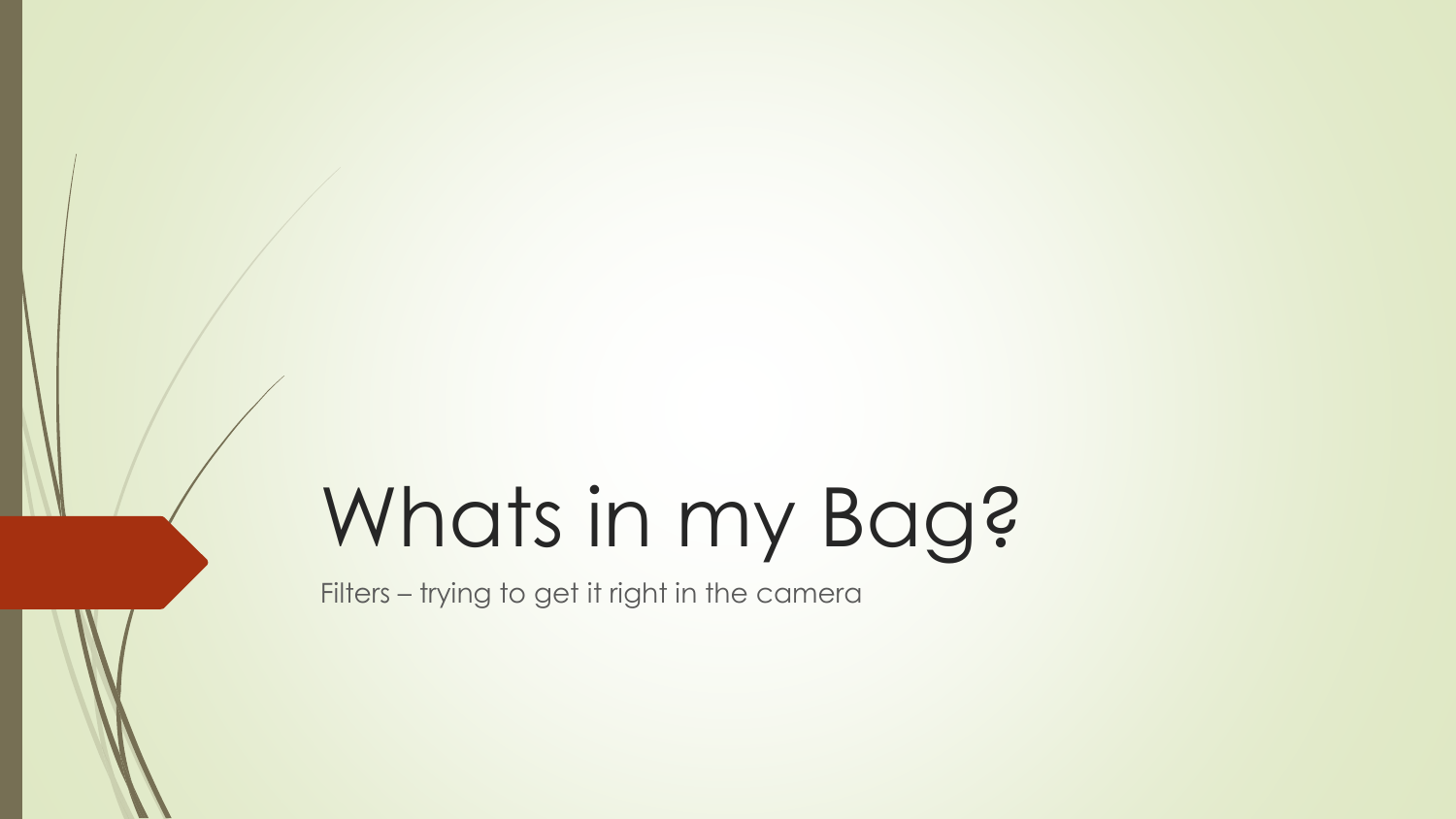### **Filters**

We all take photos that we think 'I can tweak that when I get home

Occasionally it is nice to try to get it right in the camera from a personal satisfaction point of view but

Sometimes the dynamic range is too much for Photoshop to rescue

Dynamic range is the difference between the brightest part of the image and the darkest and measured in stops

A typical SLR sensor is about 5 stops dynamic range

Using a graduated filter can increase that by 6 stops, it doesn't really but sure looks that way

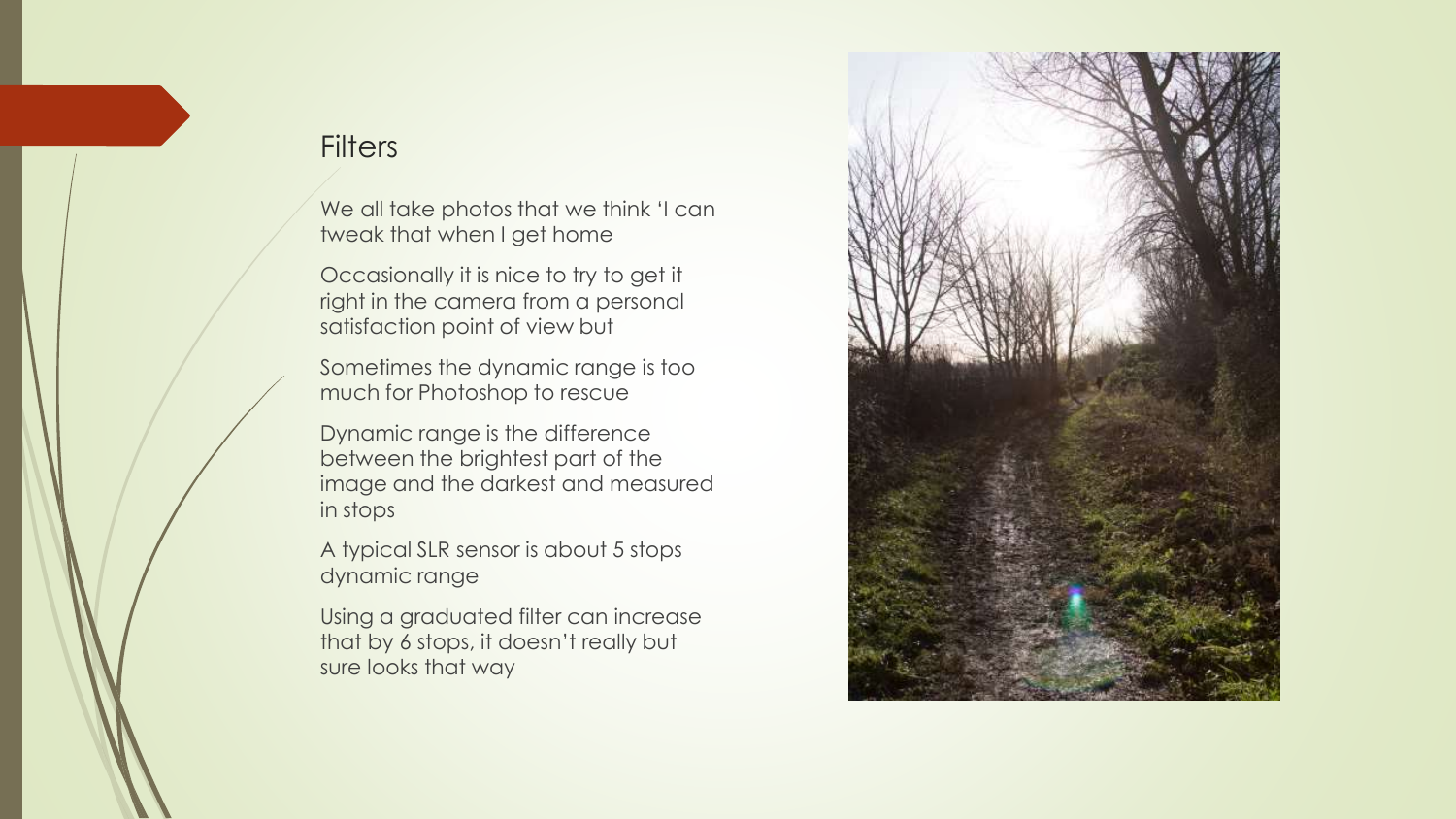### **Filters**

Cokin Filter System

Consists of a filter holder that can take three filters

Single filter holder

There are different size filters

For an SLR P Series (84mm) will be ok but will affect a wide angle lens 10- 16mm

For a full frame SLR L Series (100mm) are best

Of course the larger are more expensive

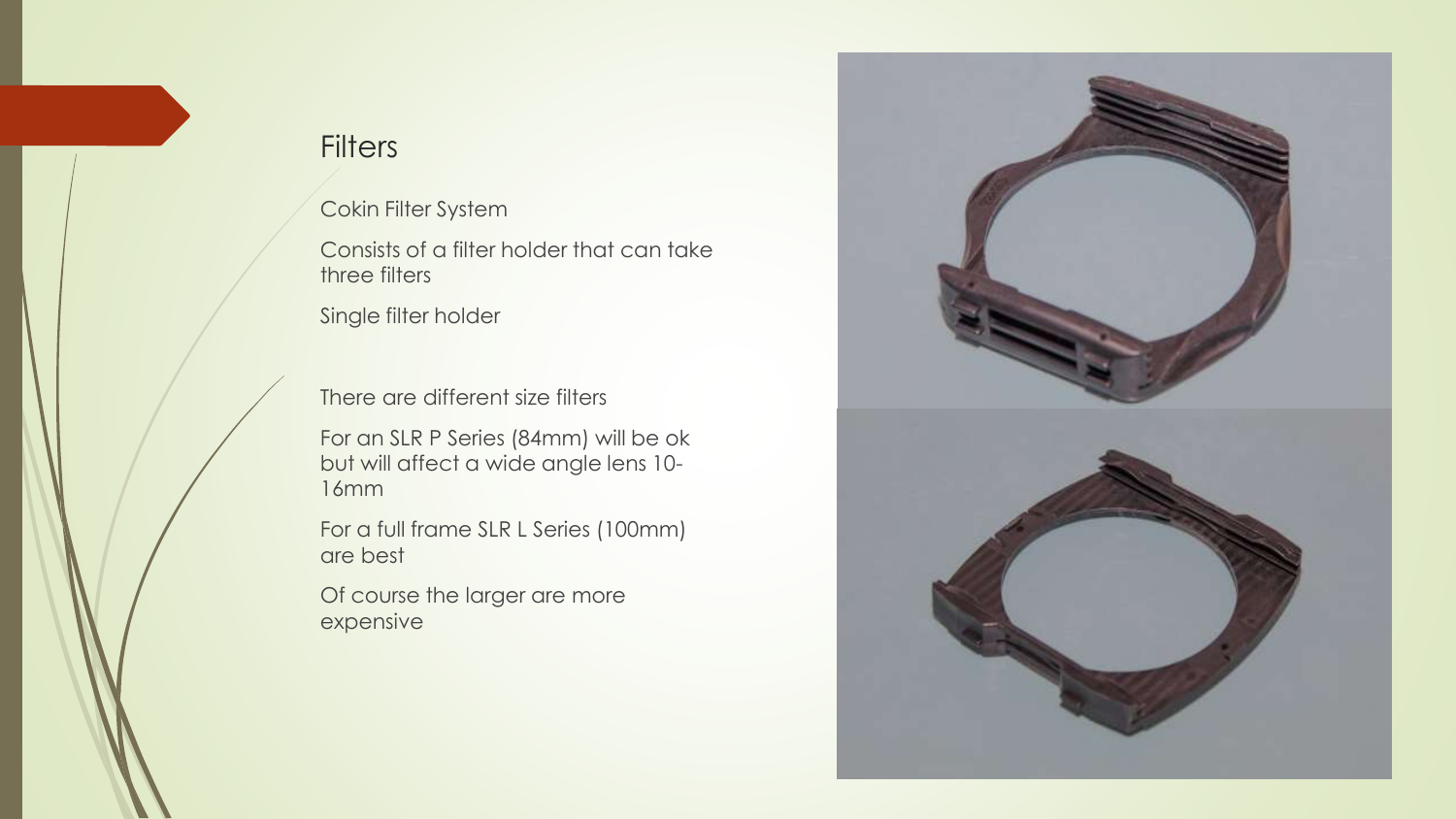Adaptor rings to match the lens filter thread size

You need an adaptor ring that for each of your size of lens

Rings about £6 each

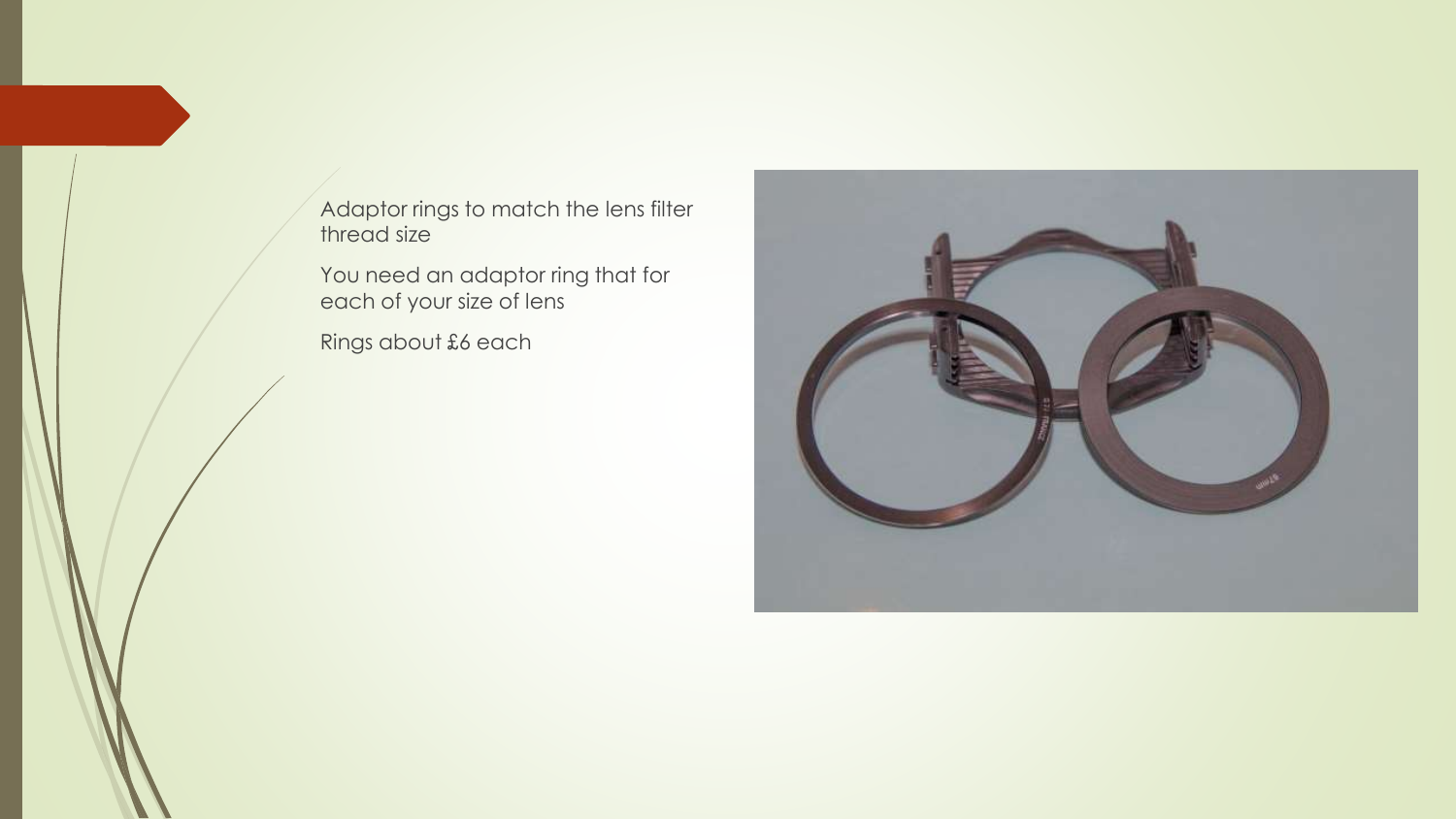## What type of filters are there?

Hundreds!

I use neutral grads full neutral which comes in 1,2 and 3 stop values

The graduated are slightly longer to allow you to slide them in and out of the holder so you can adjust where the transition is in the frame

Kits with 3 filters and a holder about £50

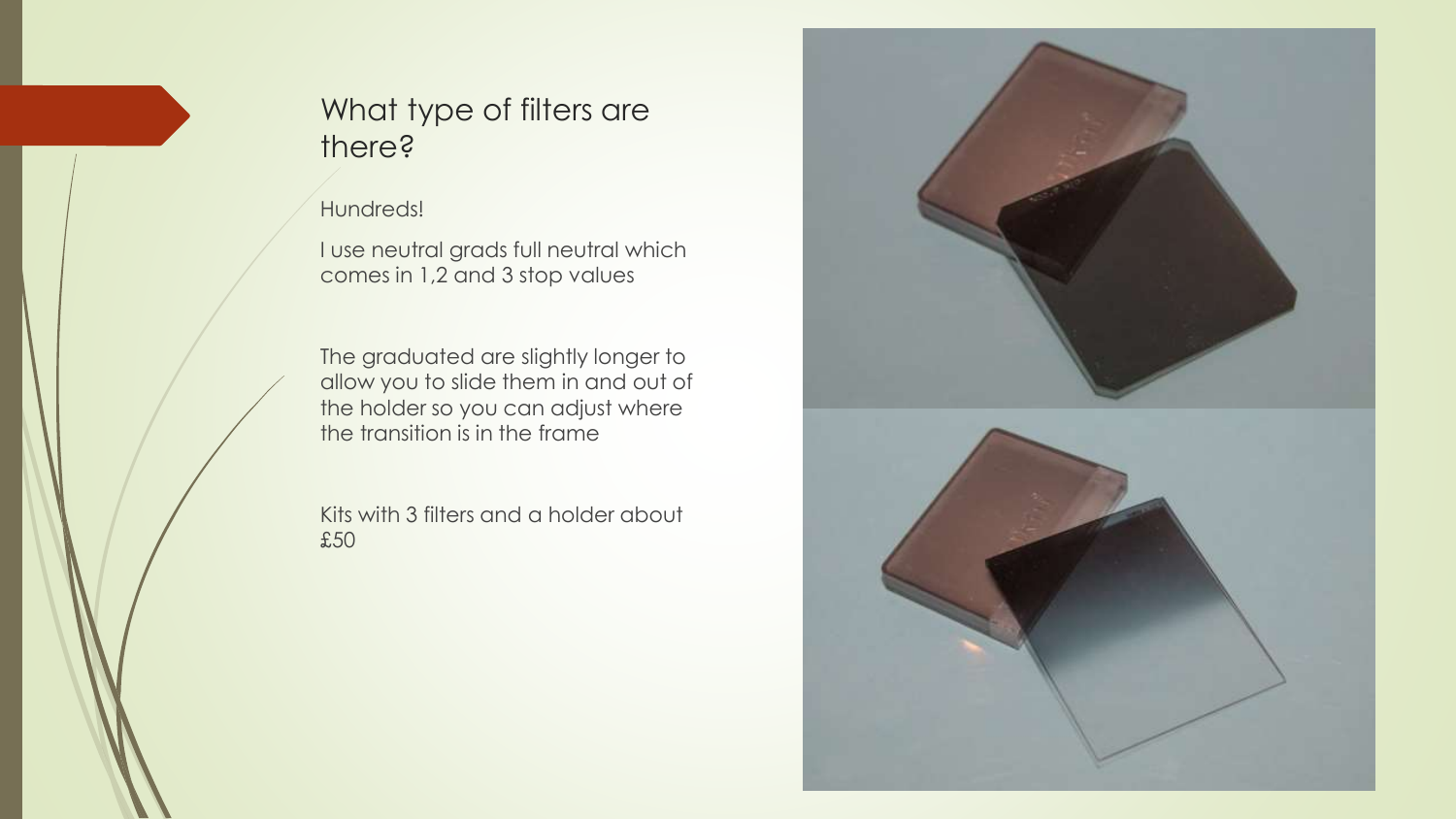## So what is the effect of using them?

No filter 3 stop graduated neutral density

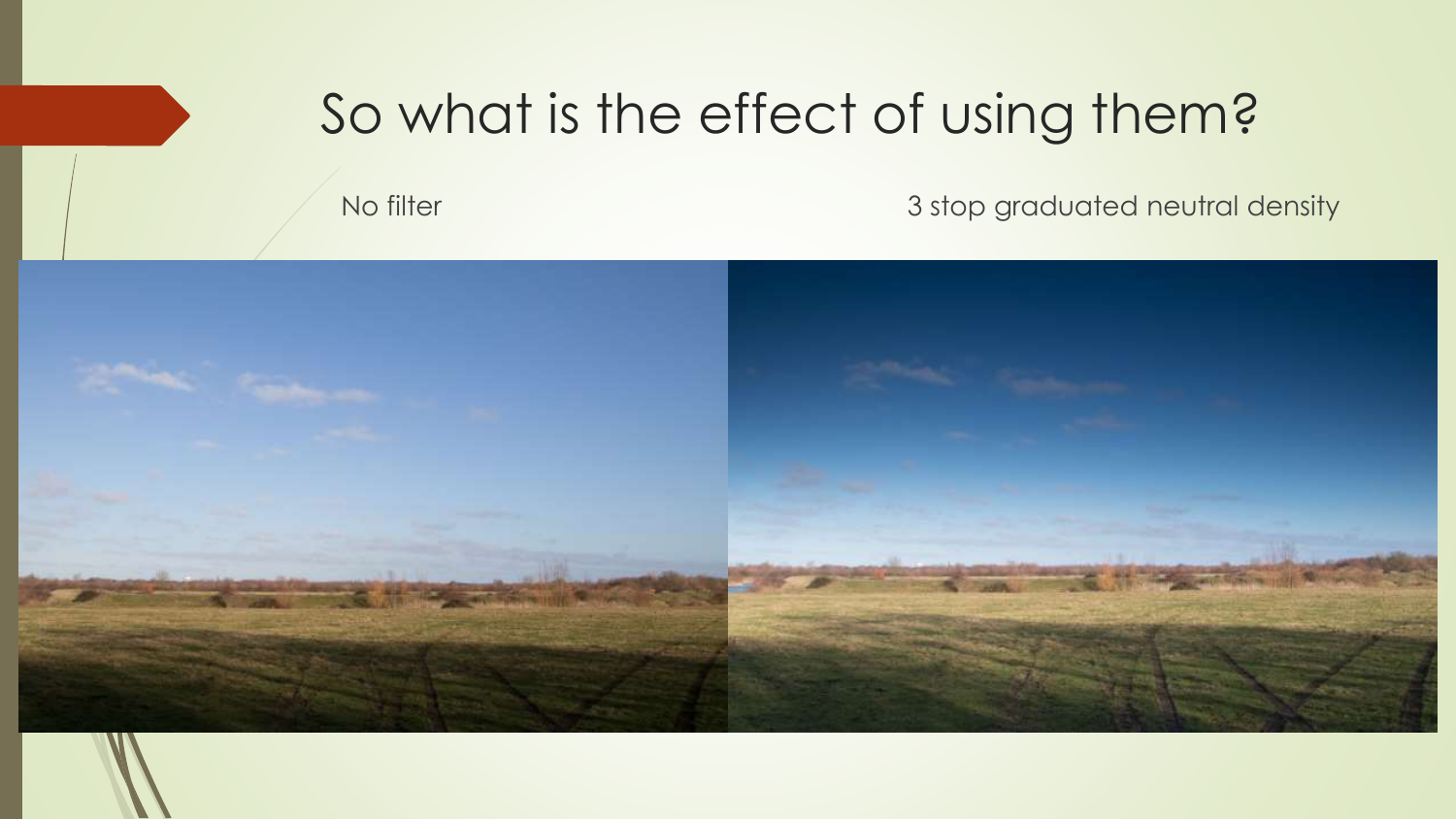## What type of filters are there?

Polariser – must be a circular polariser (CPL)

No, not the shape, but the effect on the light!

CPL for the focus and metering to work on digital cameras and to rotate it in the holder for optimum effect

Reduce glare, reduce haze (only slightly), saturates colour

This is the filter

Rule of thumb – work best pointing 90º to the sun



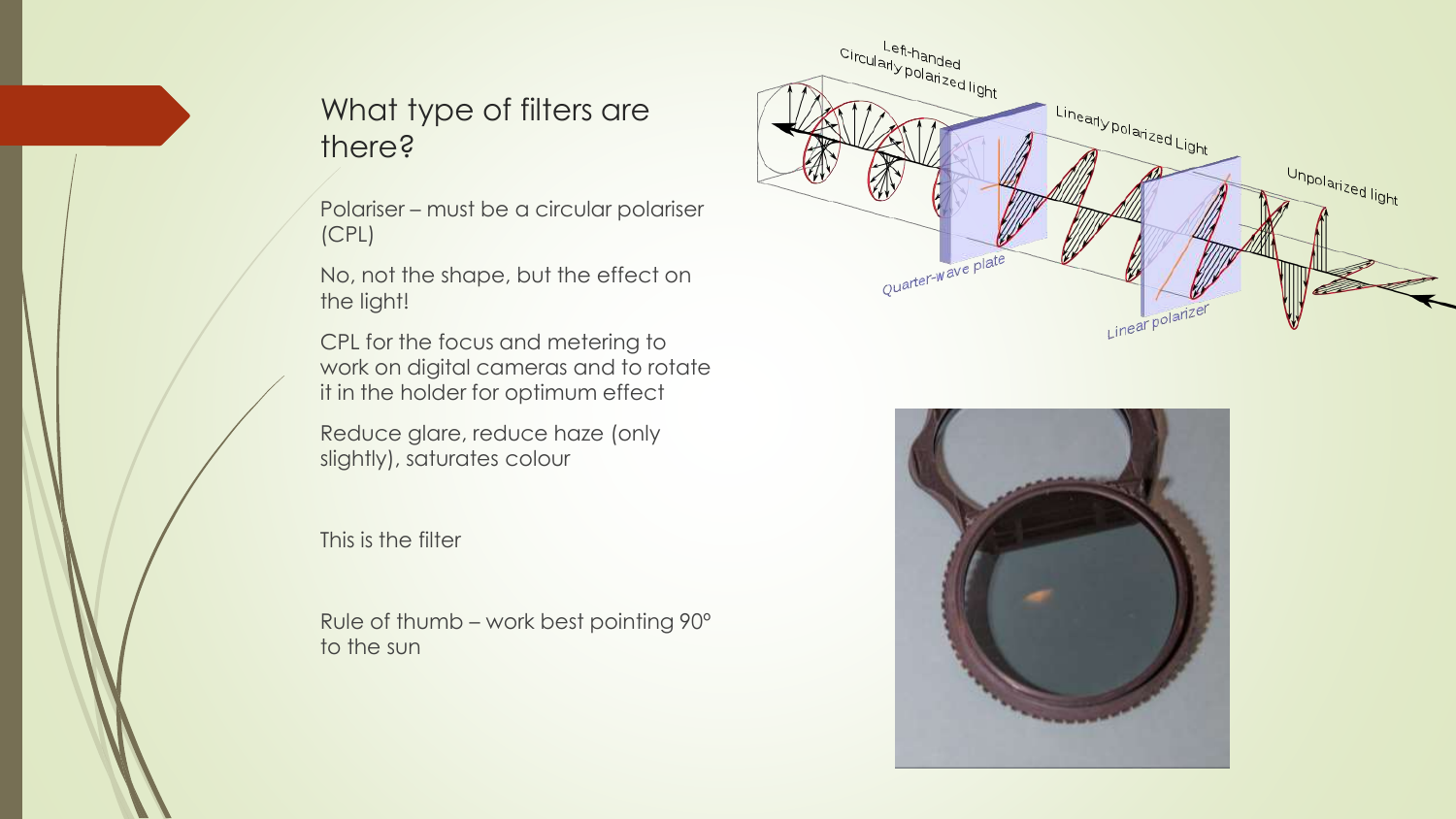## So what is the effect of using them?

Polariser in place and turned for the maximum effect

No Polariser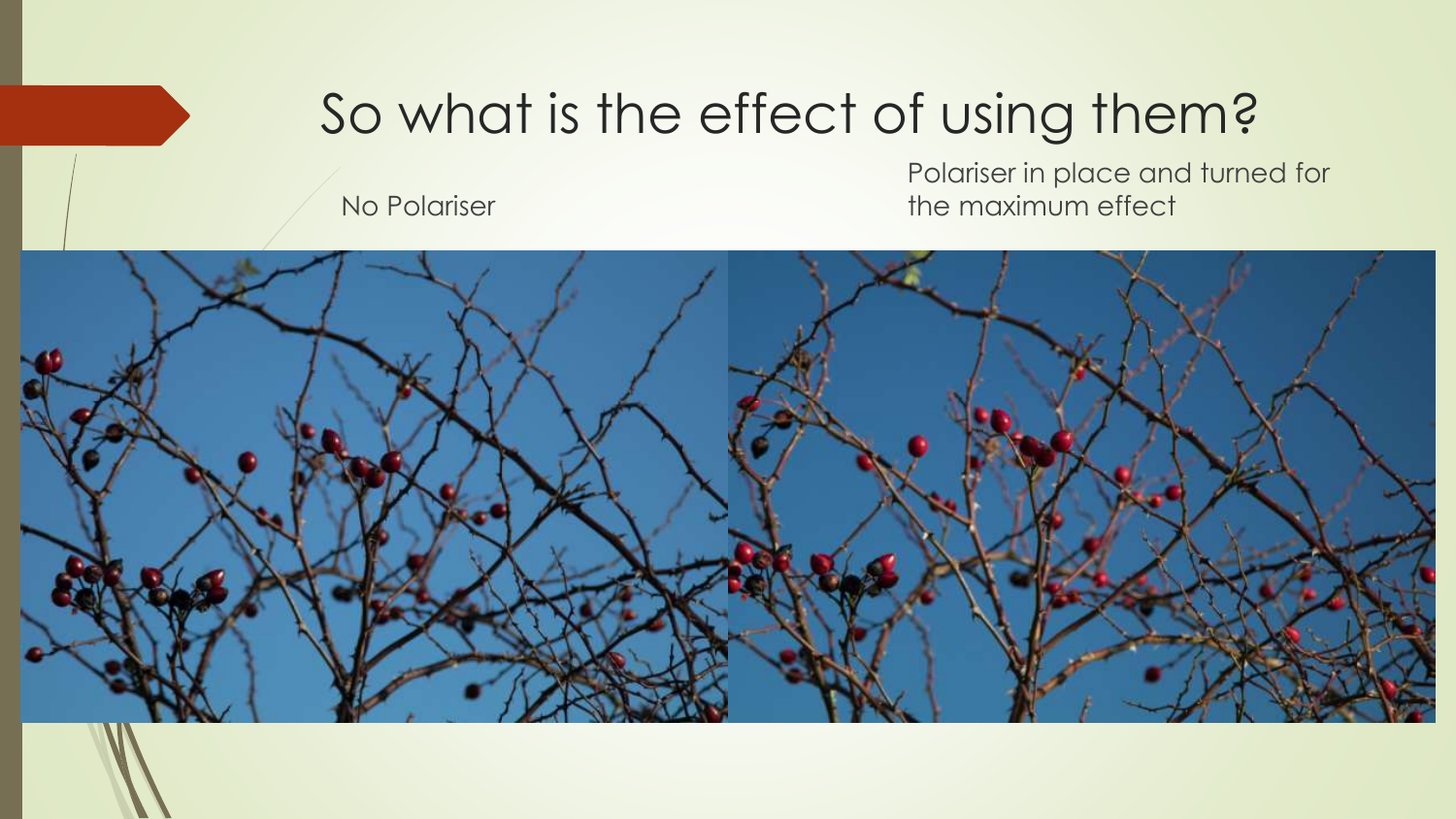## When polarisers cause problems

No Polariser **Polariser Engle** Polariser in place. Wide angle lenses cause the variation in colour. This was at 24mm, a shorter focal length would have been even worse, but is has brought out detail in the tree

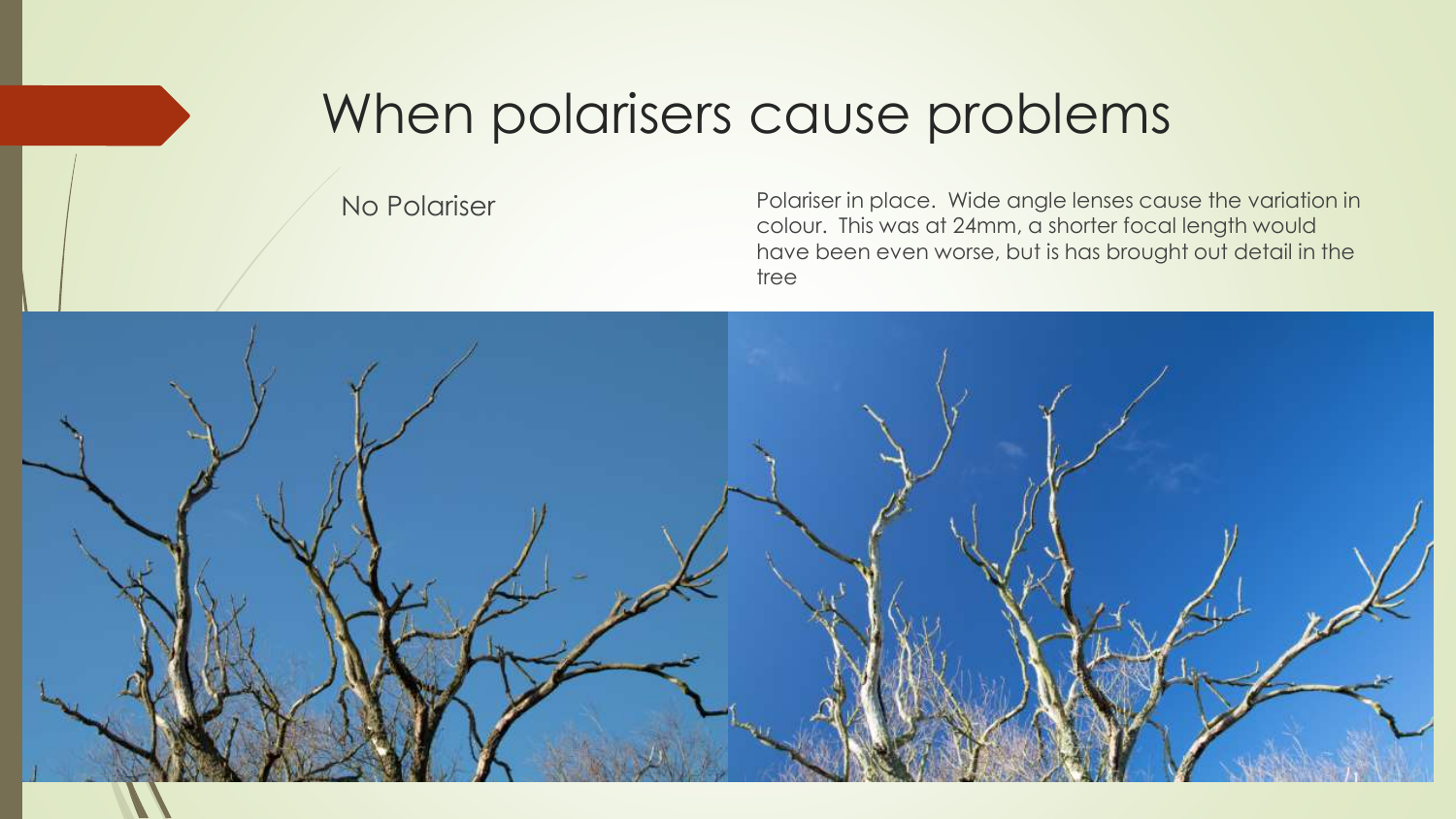## Stacking filters

The three filter holder can be used to hold up to three filters, three square or one circular + two square

Combinations of stops up to 6 stops

Two problems with these filters:

- 1. Dust and scrathes
- 2. Can cause internal reflections especially when stacked if the sun is near the frame

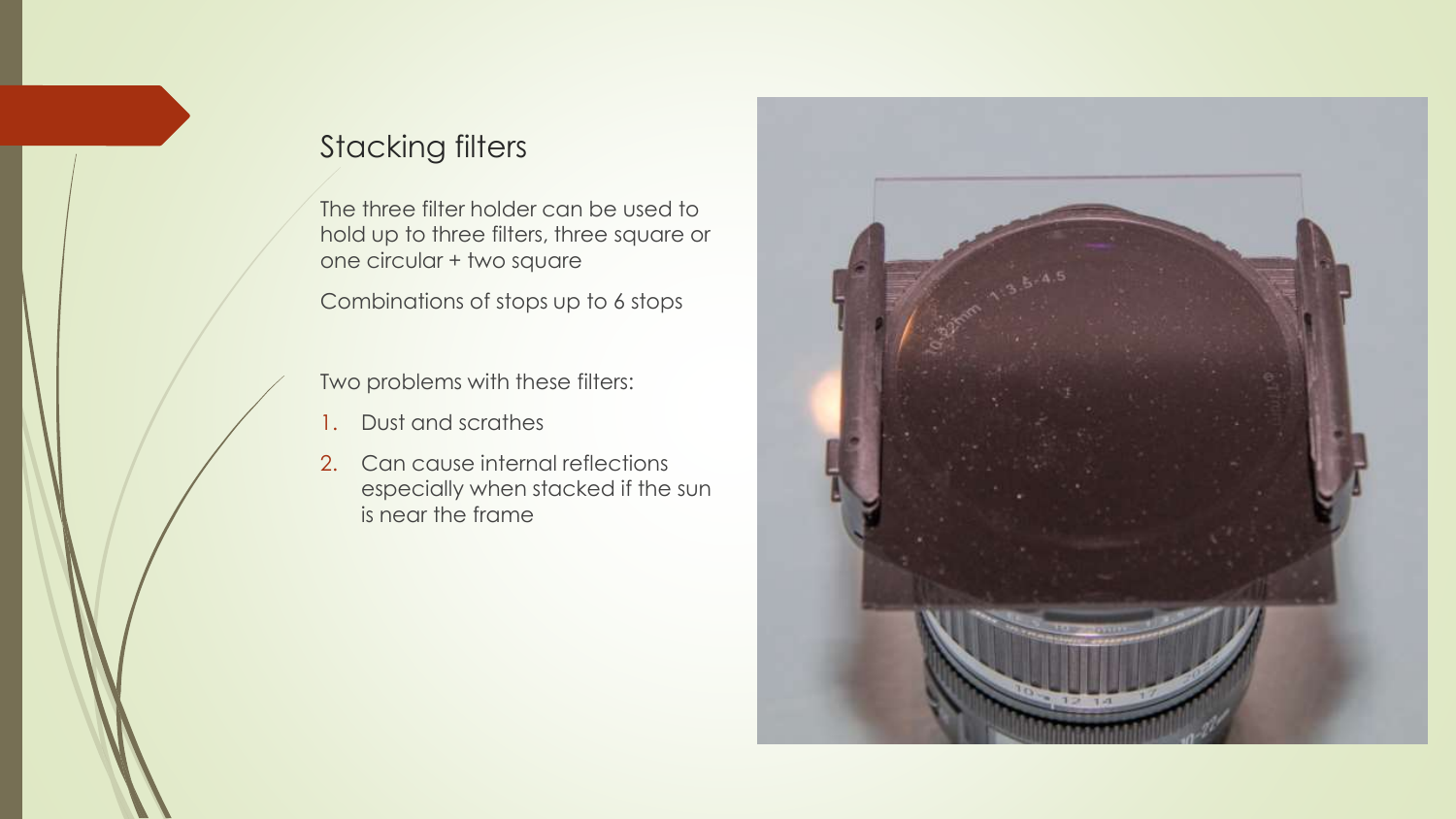## Big Stopper 10 Stop ND

10 stops is definitely a lot and produces long shutter opening periods which often require the Bulb setting

This means a tripod and cable release for successful use

Useful to have a ND Calculator app to calculate the release time

Withøut filter in place get exposure reading eg 1/30 sec, lookup to find shutter speed will be 33 secs for a 10 stop ND

Focus and set autofocus OFF

Select Bulb, ensure ISO and Aperture remain the same so Manual mode really is the best option

White balance is best left on auto, Big Stoppers generally leave a colour cast but that can add to artistic element of the photo

Price range £60-£100

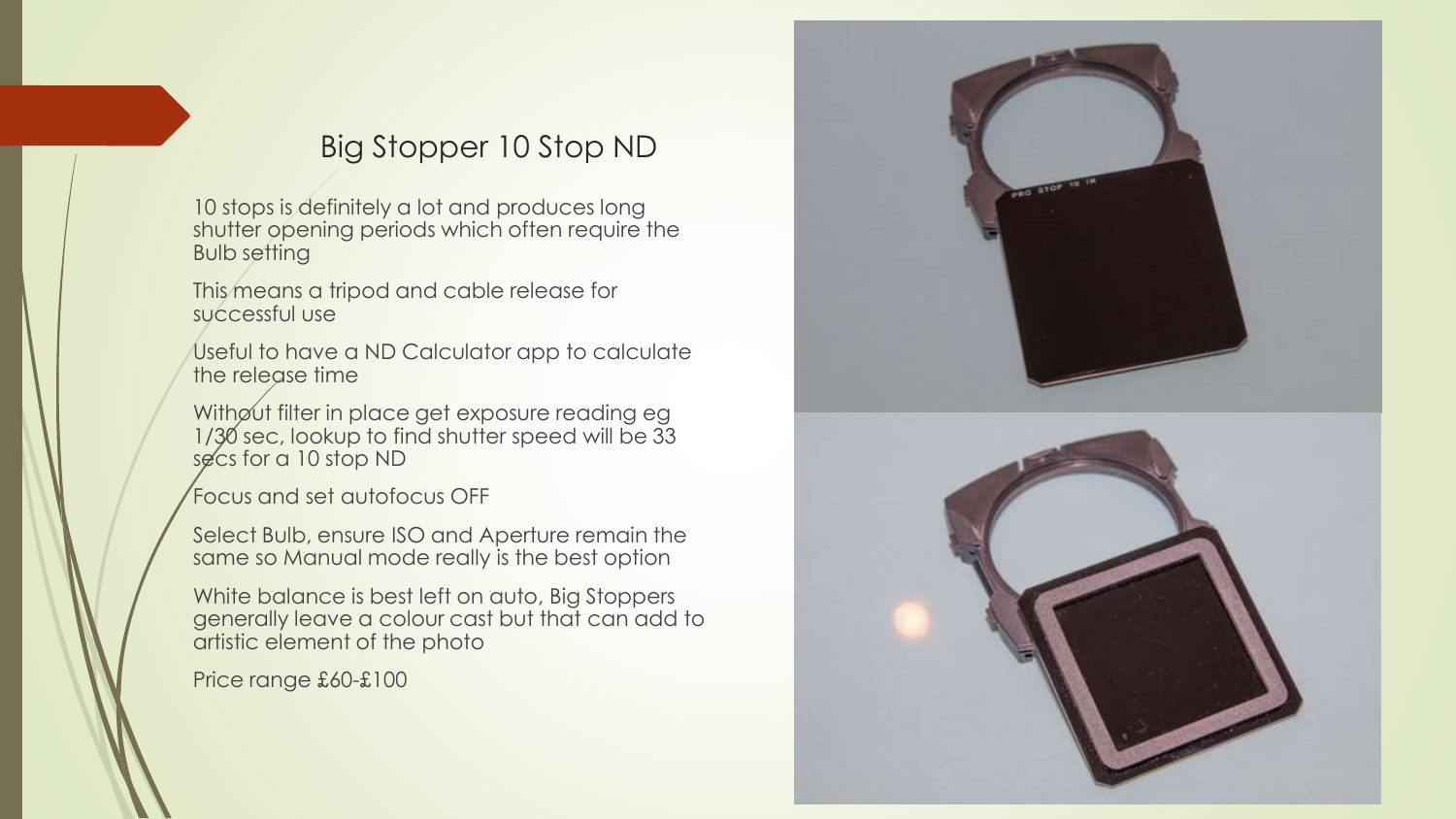